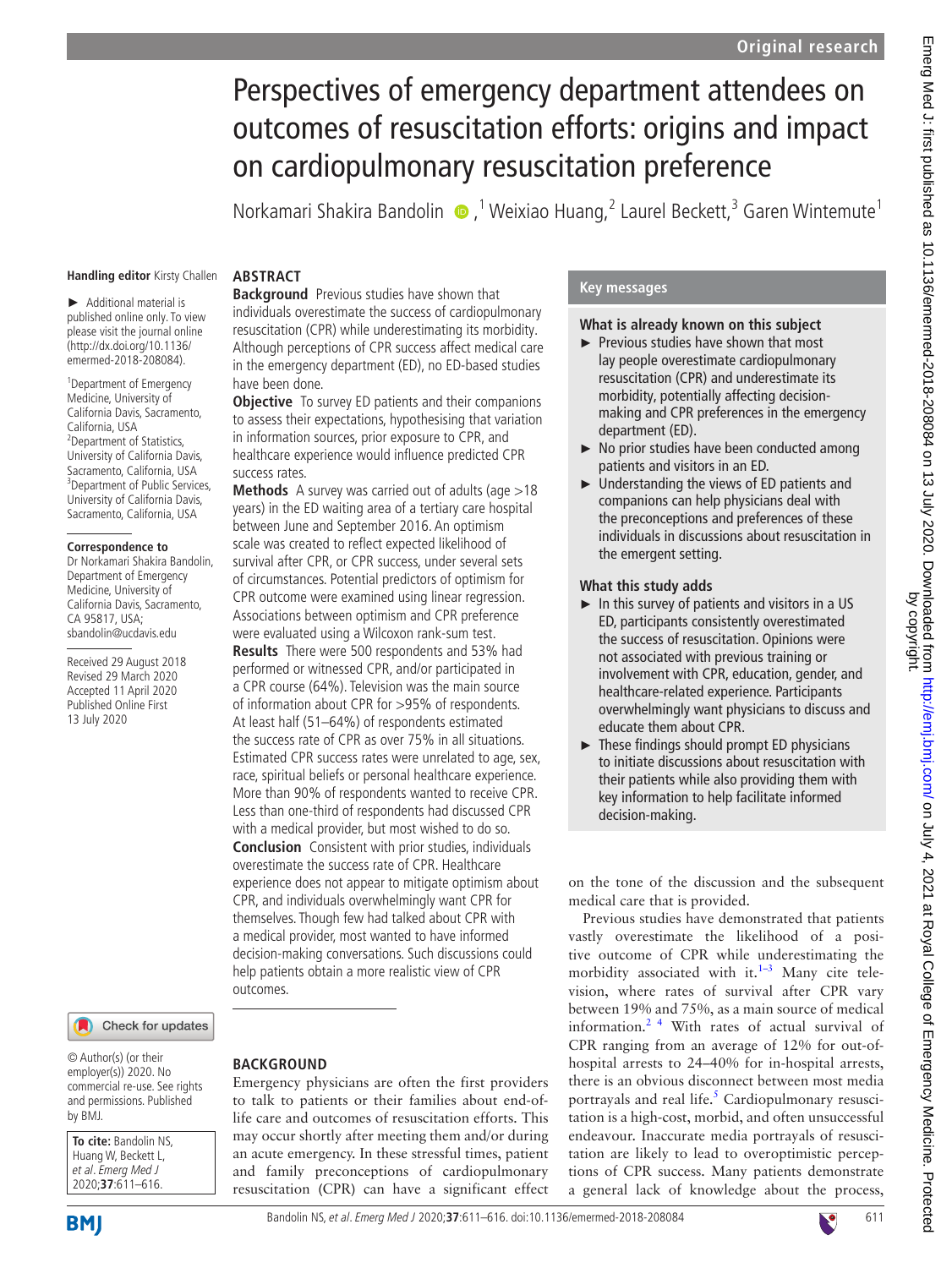outcomes, and context of resuscitation while having some familiarity with general terms about it.<sup>6</sup>

Though standardised advanced directives are encouraged to help patients document their resuscitation preferences, few patients have completed them. Additionally, it is rare that the directive is available during an emergency. In the absence of an advanced directive, physicians often attempt cardiopulmonary resuscitation for patients in cardiac arrest. During these highstress situations, the emergency providers are simultaneously working with a patient's loved ones to understand their CPR preferences and make decisions about continued resuscitation. To facilitate an effective shared decision-making conversation. it is crucial that emergency providers appreciate the patient's and family's understanding of resuscitation. It is often assumed that individuals with healthcare experience have a better understanding of resuscitation outcomes and therefore are better able to participate in informed decision-making discussions. Yet, previous studies have shown that physicians and nurses who are exposed to fictional medical dramas may also be influenced by them and overestimate resuscitation outcomes and are therefore not immune to bias. $<sup>2</sup>$ </sup>

This study was designed to learn how these individuals perceive the success of CPR and what factors affect their CPR preference. Understanding the views of emergency department (ED) patients and companions can help physicians to deal with the preconceptions and preferences of these individuals in discussions about resuscitation in the emergent setting.

Specifically, we sought to understand what proportion of our attendees want CPR, how accurate their estimates of effectiveness are, if preferences are related to perceptions of effectiveness or other characteristics, and what shapes estimates of effectiveness. We expected that many attendees have significant misconceptions and unrealistic optimism about resuscitation outcomes, which may affect treatment preferences. As provider biases may greatly influence discussions about CPR, we also assessed whether healthcare experience affected preference or perception of CPR success. We hypothesised that individuals with healthcare experience probably have more formal experience and education about CPR and will have more realistic views of CPR success than those without such experience.

## **Methods**

This was a prospective survey study performed at the University of California Davis Medical Centre (UCDMC), a level 1 adult and paediatric trauma and academic tertiary care hospital in the United States that services a variety of patients from all socioeconomic classes. The UCDMC ED receives about 80000 patient visits a year. The study was reviewed and approved by the UC Davis institutional review board.

#### **Participants**

Inclusion criteria limited participation to (1) adults 18years old or older and (2) adults able to complete the survey independently in English. People were excluded if they were (1) under the age of 18, (2) could not independently complete the survey because of disability, illness, or lack of English proficiency or (3) were prisoners.

## **Study procedures**

Data were collected in the ED waiting room between June and September 2016. Questionnaires were distributed to eligible patients and accompanying family or other community members who presented to the ED between the hours of 8 am and 1 am

the following day. During the other hours of the day, research associates were not available to distribute surveys. During study hours, patients were informed by the triage staff that they could participate in the survey voluntarily, but their participation was not tracked. This was done to reinforce to patients that participation would not influence subsequent medical care. Questionnaire distribution was performed by an Emergency Medicine Research Associate Programme (EMRAP) associate who answered basic questions about the study but was instructed not to aid the participant in completing the questionnaire. Patients were instructed that participation was anonymous, voluntary and would not affect their subsequent medical care. No information related to the participant's ED visit was collected. Completed questionnaires were placed into a designated location in the waiting room by the participant. Based on 80000 annual ED visits a year, the sample size required to give a 95% CI for proportion with width±5 percentage points was calculated to be 382. We sought a 20% larger recruitment to allow for incomplete, illegible or unusable questionnaires.

## **Survey instrument**

As no survey tool had previously been developed to assess perception of CPR in the emergency setting, a new tool was created ([online supplementary appendix 1\)](https://dx.doi.org/10.1136/emermed-2018-208084). The survey was created by the research team using several texts related to survey-based research as resources. Additionally, other literature on perceptions of outcome of CPR was reviewed in an attempt to adapt questions that had been used in prior studies. We were unable to find any studies focusing on this same population but did find that many studies related to CPR perceptions used scenario-based surveys. The survey questionnaire was given a Flesch-Kincaid grade level of 5.1 using an online tool, meaning that the reading level is appropriate for the average fifth grader in the USA. No formal piloting was performed before distri-bution of the survey.<sup>[7](#page-5-4)</sup> The questionnaire asked about participants' sources of information about CPR, personal preference regarding CPR, religious beliefs, past encounters with medical resuscitation, training in a healthcare field and other scenariobased questions to discern participants' medical knowledge and personal resuscitation beliefs. A subject was considered to have CPR experience if the subject had personally performed or witnessed CPR being performed. Individuals were asked if they worked in the healthcare field as a clinician, currently or in the past. Examples were provided to individuals who are considered healthcare professionals and included physicians, nurses, healthcare technicians, emergency medical technicians, paramedics, certified nurse assistants, pharmacists and clinical researchers. If individuals answered yes to the question, they were considered to be self-identified healthcare providers or individuals with healthcare experience.

To ascertain whether perceptions of CPR success influenced preference for CPR, we summarised the four questions about success in a single 'optimism scale'. Before data analysis for this step, we first combined the two lowest categories for each question, representing estimated success rates of 'never' and '<25%', into a single category scored as 0, reflecting the most realistic view of true rates of CPR success out of hospital. The remaining categories were scored as 1, 2 or 3 for each question, and responses summed for the four questions to give a score from 0 (most pessimistic but also realistic) to 12 (most optimistic). This was done after the survey was completed but before data analysis, as these two categories are reflective of true rates of out of hospital survival after CPR.<sup>[5](#page-5-2)</sup>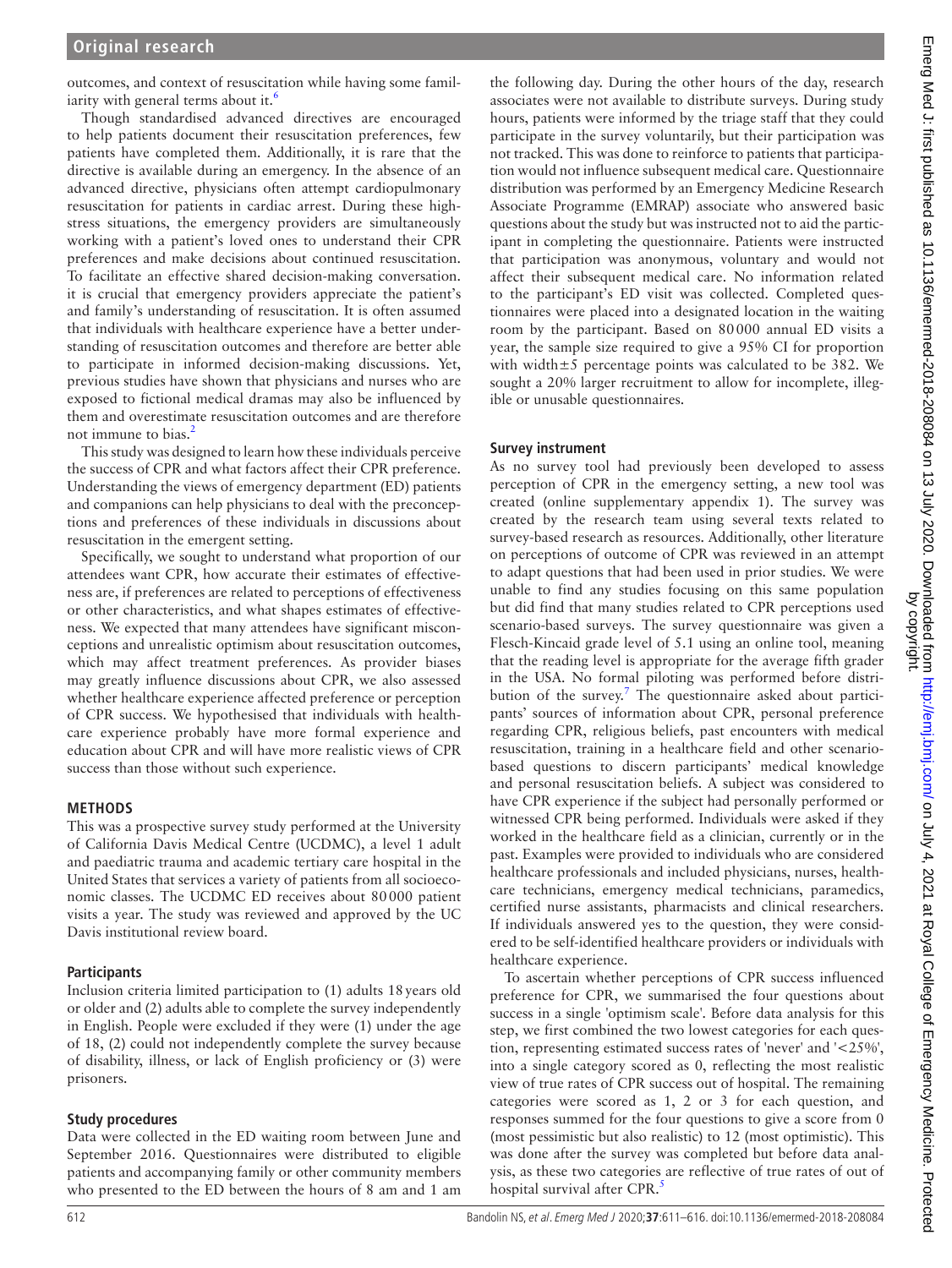<span id="page-2-0"></span>

| Demographic characteristics of 484 survey participants, comparing patients with non-patients<br>Table 1 |                           |                      |                           |                          |  |  |  |
|---------------------------------------------------------------------------------------------------------|---------------------------|----------------------|---------------------------|--------------------------|--|--|--|
| <b>Characteristics</b>                                                                                  | Total ( $n=n, +n, =484$ ) | Patients $(n, =212)$ | Non-patients $(n,=272)^*$ | P value                  |  |  |  |
| Age group: range of median group                                                                        | $\overline{\phantom{0}}$  | $29 - 38$            | $29 - 38$                 |                          |  |  |  |
| Sex, $%$                                                                                                |                           |                      |                           | 0.0044                   |  |  |  |
| Women                                                                                                   | 67.4 (326)                | 59.9                 | 73.2                      |                          |  |  |  |
| Men                                                                                                     | 31.8 (154)                | 38.7                 | 26.4                      |                          |  |  |  |
| Unknown                                                                                                 | 0.8(4)                    | 1.4                  | 0.4                       |                          |  |  |  |
| Race/ethnicity, %                                                                                       |                           |                      |                           | 0.3358                   |  |  |  |
| White non-Hispanic                                                                                      | 35.5 (172)                | 34.5                 | 36.3                      |                          |  |  |  |
| Hispanic/Latino                                                                                         | 24.0 (116)                | 22.1                 | 25.4                      |                          |  |  |  |
| Asian                                                                                                   | 7.0(34)                   | 5.3                  | 8.5                       |                          |  |  |  |
| African-American                                                                                        | 13.4(65)                  | 16.0                 | 11.3                      |                          |  |  |  |
| Other or multiple                                                                                       | 17.1(83)                  | 19.4                 | 15.4                      |                          |  |  |  |
| Unknown                                                                                                 | 2.9(14)                   | 2.7                  | 3.0                       |                          |  |  |  |
| Education, %                                                                                            |                           |                      |                           | 0.9982                   |  |  |  |
| High school or less                                                                                     | 28.7 (139)                | 29.3                 | 28.3                      |                          |  |  |  |
| Some college                                                                                            | 32.2 (156)                | 31.6                 | 32.7                      |                          |  |  |  |
| College graduate or more                                                                                | 36.6 (177)                | 35.9                 | 37.2                      |                          |  |  |  |
| Unknown                                                                                                 | 2.5(12)                   | 3.2                  | 1.8                       |                          |  |  |  |
| Healthcare professional, %                                                                              |                           |                      |                           | 0.9863                   |  |  |  |
| Yes                                                                                                     | 15.1(73)                  | 17.4                 | 17.3                      |                          |  |  |  |
| No                                                                                                      | 81.0 (392)                | 79.9                 | 81.7                      |                          |  |  |  |
| Unknown                                                                                                 | 3.9(19)                   | 2.7                  | 1.1                       |                          |  |  |  |
| Religious/spiritual, %                                                                                  |                           |                      |                           | 0.5452                   |  |  |  |
| Yes                                                                                                     | 77.3 (374)                | 78.3                 | 76.4                      |                          |  |  |  |
| No                                                                                                      | 19.0 (92)                 | 17.4                 | 20.2                      |                          |  |  |  |
| Unknown                                                                                                 | 3.7(18)                   | 4.3                  | 3.4                       |                          |  |  |  |
| Prior cardiopulmonary resuscitation experience (Q7, Q8, Q10)                                            |                           |                      |                           | 0.4744                   |  |  |  |
| Prior experience, negative outcomes                                                                     | 57.9 (280)                | 59.9                 | 56.2                      |                          |  |  |  |
| Prior experience, >1 positive outcome                                                                   | 42.1 (204)                | 40.1                 | 43.8                      |                          |  |  |  |
| Optimism scale (0=rarely, 12=always succeed) (Q11+12+13+14)                                             |                           |                      |                           |                          |  |  |  |
| Mean (SD)                                                                                               | 5.2(2.3)                  | 6.0(2.3)             | 5.5(2.2)                  | $\overline{\phantom{0}}$ |  |  |  |

\*An additional 16 participants did not specify whether they were patients.

#### **Analysis**

Statistical analysis began with descriptive summaries of responses to each question (frequencies, bar plots, percentages and 95% confidence intervals for estimated percentages). Responses of patients were compared with those of non-patients by  $\chi$ 2 test or Fisher's exact test for categorical data when the sample size was small.

Potential predictors of the results of an individual's optimism score regarding outcome of CPR were examined using linear regression, and association between the optimism scale score and preference for CPR was tested using a Wilcoxon rank-sum test. We also examined whether prior participation in successful CPR led to more optimistic views. All analyses were carried out in R.<sup>8</sup>

#### **Results**

Questionnaires were returned for 500 participants, of whom 212 were ED patients, 272 were non-patients, and 16 did not specify [\(table](#page-2-0) 1). All returned surveys were used in the subsequent analysis. Patients and non-patients were similar for age range (from 20s to over 70, median in 30s), race/ethnicity (about one-third white non-Hispanic, typical of the Sacramento metropolitan area), education (about one-third each with high school or less, some college, and college graduates). Three quarters of the non-patients were female, compared with 60% of patients (p=0.004). Seventeen per cent of respondents were currently or formerly in healthcare professions, and more than 75% reported

some religious or spiritual beliefs. For both patients and nonpatients, television was the primary source of CPR-related information; 95% of patients and 97% of non-patients reported seeing CPR on television. As expected, respondents with healthcare experience were much more likely to have taken a course (95%) than those without experience (57%). Two-thirds (64%) of all respondents had participated in a course that included CPR, and 53% had either personally performed CPR or seen it performed in an emergency.

The mean optimism score was 6 for patients and non-patients ([table](#page-2-0) 1) and identical for healthcare professionals. Fewer than 2% of respondents believed that the success rate might be 25% or less in all circumstances. Most respondents (51–64%) estimated the success rate of CPR at over 75% in all settings but question 13 (full recovery for out of hospital cardiac arrest whogets CPR), where only a third placed the success rate that high.

More than 90% of participants said that they would want to receive CPR, a finding that was consistent across all demographics for both patients and non-patients ([table](#page-3-0) 2). The only exception was people aged 69 or older. In this group, just over 70% reported a preference for CPR. Among healthcare professionals, 94.6% of patients and 97.9% of visitors reported wanting CPR.

In regression models looking at possible predictors of optimism about CPR, no association was found with sex, race/ ethnicity, education, religion/spirituality, exposure to CPR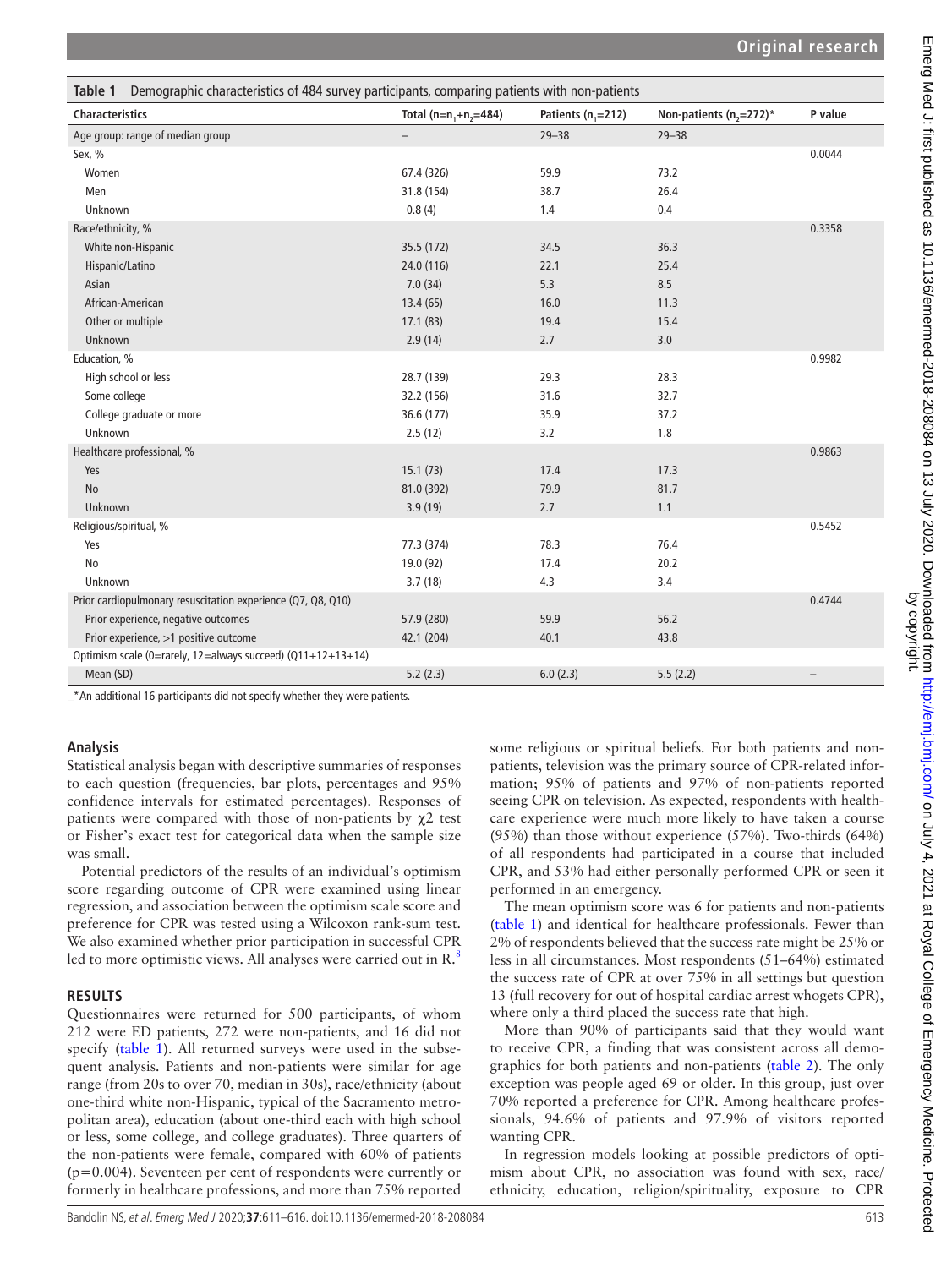<span id="page-3-0"></span>**Table 2** Percentage of patient and non-patient survey respondents who want cardiopulmonary resuscitation (CPR), by demographic characteristics.

|                                                               | Percentage who want CPR                        |                                                    |  |  |  |  |
|---------------------------------------------------------------|------------------------------------------------|----------------------------------------------------|--|--|--|--|
| Characteristic                                                | <b>Patients: Want CPR</b><br>n=201/212 (94.8%) | <b>Non-patients: Want CPR</b><br>n=257/272 (94.5%) |  |  |  |  |
| Age group                                                     |                                                |                                                    |  |  |  |  |
| $18 - 28$                                                     | 93.9                                           | 93.8                                               |  |  |  |  |
| $29 - 38$                                                     | 98.2                                           | 96.6                                               |  |  |  |  |
| $39 - 48$                                                     | 94.6                                           | 95.7                                               |  |  |  |  |
| $49 - 58$                                                     | 92.9                                           | 100.0                                              |  |  |  |  |
| $59 - 68$                                                     | 100.0                                          | 96.4                                               |  |  |  |  |
| $69 - 88$                                                     | 71.4                                           | 73.7                                               |  |  |  |  |
| Unknown                                                       | 100.0                                          | 0.0                                                |  |  |  |  |
| Sex, %                                                        |                                                |                                                    |  |  |  |  |
| Women                                                         | 93.7                                           | 96.0                                               |  |  |  |  |
| Men                                                           | 97.6                                           | 90.3                                               |  |  |  |  |
| Unknown                                                       | 66.7                                           | 100.0                                              |  |  |  |  |
| Race, %                                                       |                                                |                                                    |  |  |  |  |
| White non-Hispanic                                            | 93.2                                           | 93.9                                               |  |  |  |  |
| Hispanic/Latino                                               | 95.7                                           | 95.7                                               |  |  |  |  |
| Asian                                                         | 90.9                                           | 100.0                                              |  |  |  |  |
| African-American                                              | 94.1                                           | 90.3                                               |  |  |  |  |
| Other, multiple                                               | 100.0                                          | 95.2                                               |  |  |  |  |
| Unknown                                                       | 83.3                                           | 87.5                                               |  |  |  |  |
| Education, %                                                  |                                                |                                                    |  |  |  |  |
| High school or less                                           | 96.8                                           | 94.8                                               |  |  |  |  |
| Some college                                                  | 95.5                                           | 98.9                                               |  |  |  |  |
| College graduate or more                                      | 92.1                                           | 91.1                                               |  |  |  |  |
| Unknown                                                       | 100.0                                          | 80.0                                               |  |  |  |  |
| Healthcare experience, %                                      |                                                |                                                    |  |  |  |  |
| Yes                                                           | 94.6                                           | 97.9                                               |  |  |  |  |
| No                                                            | 94.7                                           | 93.7                                               |  |  |  |  |
| Unknown                                                       | 100.0                                          | 100.0                                              |  |  |  |  |
| Religious/spiritual, %                                        |                                                |                                                    |  |  |  |  |
| Yes                                                           | 94.0                                           | 94.7                                               |  |  |  |  |
| N <sub>o</sub>                                                | 97.3                                           | 92.7                                               |  |  |  |  |
| Unknown                                                       | 100.0                                          | 100.0                                              |  |  |  |  |
| CPR experience (Q7+8+10), %                                   |                                                |                                                    |  |  |  |  |
| Prior experience, negative<br>outcomes                        | 59.7 (120)                                     | 56.0 (144)                                         |  |  |  |  |
| Prior experience, >1<br>positive outcome                      | 40.3 (81)                                      | 44.0 (113)                                         |  |  |  |  |
| Optimism scale (0=rarely, 12=always succeed) $(Q11+12+13+14)$ |                                                |                                                    |  |  |  |  |
| Mean (SD)                                                     | 5.9(2.3)                                       | 5.5(2.2)                                           |  |  |  |  |

classes, or status as a healthcare professional ([table](#page-3-1) 3). Older patients appeared to be more likely to have lower optimism scores, but this did not meet statistical significance( $p=0.090$ ). More than 80% of participants were aware that CPR success declines with age.

There was also no relationship between CPR preference and optimism about CPR results. The mean level of optimism for those who wanted CPR was 5.74 and for those who did not was 5.91 (Wilcoxon rank-sum test, p=0.458).

Individuals who had had a successful CPR experience had a slightly, but not statistically significant, optimism score. Among 52 healthcare professionals with successful CPR experience, the mean optimism score was 5.56 (median 6); for 32 healthcare professionals without successful CPR experience, the mean

<span id="page-3-1"></span>**Table 3** Predictors of whether respondent wanted cardiopulmonary resuscitation (CPR; logistic regression)

| <b>Predictor</b>                                             | 0R                   | 95% CI          |
|--------------------------------------------------------------|----------------------|-----------------|
| Sex male                                                     | $9.7 \times 10^{-1}$ | 0.34% to 2.80%  |
| Race_hispanic                                                | 1.7                  | 0.41% to 6.84%  |
| Race_asian                                                   | 1.7                  | 0.20% to 14.25% |
| Race african                                                 | $4.4 \times 10^{-1}$ | 0.12% to 1.54%  |
| Race other                                                   | $1.5 \times 10^{7}$  | $0.00$ Inf      |
| Race mix                                                     | 1.2                  | 0.13% to 11.07% |
| Education_high school                                        | 1.2                  | 0.12% to 12.32% |
| Education_some college                                       | 2.5                  | 0.23% to 26.78% |
| Education_graduated college                                  | $7.2 \times 10^{-1}$ | 0.08% to 6.85%  |
| Education_graduate school                                    | $5.8 \times 10^{-1}$ | 0.05% to 6.78%  |
| Education_never                                              | $2.2 \times 10^7$    | $0.00$ Inf      |
| Religion_yes                                                 | $6.5 \times 10^{-1}$ | 0.18% to 2.38%  |
| Exposure to CPR classes (Q1 yes on two or more<br>occasions) | 1.0                  | 0.33% to 3.07%  |
| Exposure to CPR classes (Q1 no)                              | 2.4                  | 0.63% to 9.34%  |
| Status as a healthcare professional_yes                      | 3.2                  | 0.64% to 15.75% |

optimism score was 5.39 (median 5) (Wilcoxon rank-sum test,  $p=0.724$ ) [\(figures](#page-3-2) 1–4)

Only 28% of respondents stated that a physician had discussed CPR preferences with them. Most participants (79%) believed that a physician should talk to them about their CPR.

#### **Discussion**

Our survey of ED patients and accompanying adults found that most people believed CPR is likely to be successful in most cases. Patients and non-patient groups were similar across categories and had a median optimism score of 6 in both categories. This corresponds to an estimate by participants that, depending on the situation, some (about 50%) or most (more than 75%) people receiving CPR are likely to have a favourable outcome.

Our results are consistent with other studies demonstrating overestimation of CPR success by patients and physicians. $9-12$ This may be related to media exposure. Consistent with



<span id="page-3-2"></span>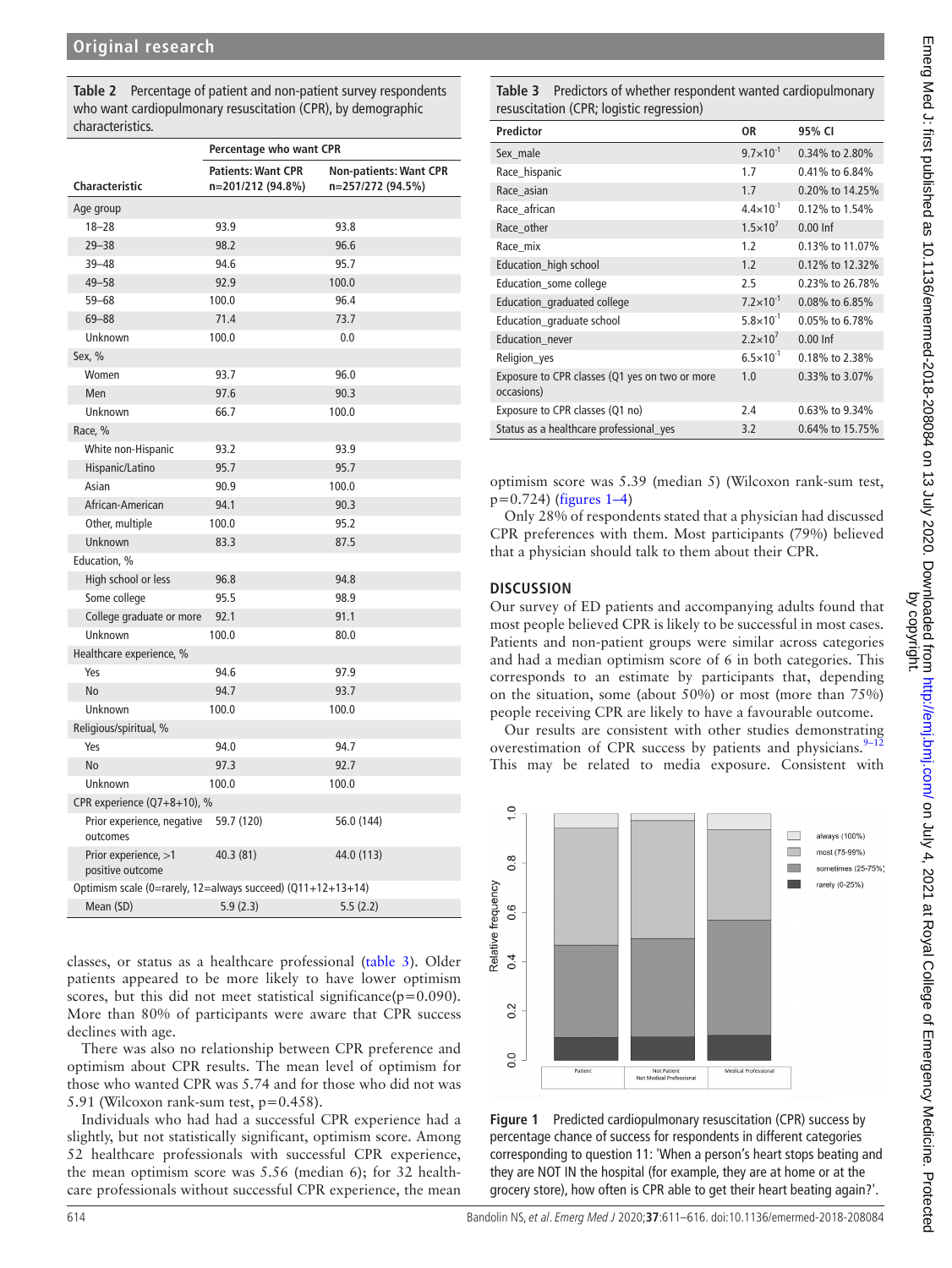## **Original research**



**Figure 2** Predicted cardiopulmonary resuscitation (CPR) success by percentage chance of success for respondents in different categories corresponding to question 12: 'When a person's heart stops beating while they are IN the hospital (for example, an adult patient who is already sick and being treated by a medical team), how often is CPR able to get their heart beating again?'.

previous reports, almost every respondent had been exposed to media portrayals of CPR. Inflated expectations of CPR success are likely to have a direct effect on a patient's expectation of personal survival and preference for CPR. In a previous survey of elderly patients who are the least likely to survive resuscitation, half believed their chances of survival to discharge to be more than 50%. More than a quarter of those surveyed believe that their chances were greater than [9](#page-5-6)0%.<sup>9</sup> In another study of elderly patients who were surveyed about their attitudes toward resuscitation, participants overestimated their personal survival to hospital discharge by nearly 300%, Personal CPR preferences can change when individuals are given accurate information. In one study, patients were surveyed about their CPR



**Figure 3** Predicted cardiopulmonary resuscitation (CPR) success by percentage chance of success for respondents corresponding to question 13: 'When someone's heart stops beating OUTSIDE of the hospital, such as at the grocery store, and they get CPR, how often do you think they recover and live the rest of their life as if nothing had happened? (This would NOT INCLUDE someone who has to be cared for at home because they cannot care for themselves.)"



**Figure 4** Predicted cardiopulmonary resuscitation (CPR) success by percentage chance of success for respondents in different categories corresponding to question 14: 'When someone's heart stops beating INSIDE of the hospital (for example, an adult patient who is already sick and being treated by a medical team), what percentage of the time do you think that they survive and will be able to live the way they did as if nothing had happened?"

preference and subsequently educated about their probability of true survival after CPR based on their age and comorbidities.<sup>[9](#page-5-6)</sup> In a follow-up survey, approximately half of the patients who initially opted for CPR no longer wanted CPR after learning about their true probability of survival.<sup>13</sup> Previous studies have demonstrated that patients who are shown educational videos about cardiac resuscitation had more accurate estimations about CPR success afterwards, indicating that focused education about resuscitation outcomes can have an impact.<sup>14</sup>

A surprising 64% of respondents had participated in a course that included CPR, and most had performed CPR or seen it performed in an emergency. These numbers are much larger than had been expected and suggest that attendees in an ED are more experienced with resuscitation than the general population. However, personal experience with resuscitation, independent of healthcare experience, did not affect optimism scores. Our data showed respondents' optimism was not affected if they had taken a CPR course, or personally witnessed a resuscitation. This may be the result of a lack of emphasis on true rates of resuscitation success during formal healthcare training. Many individuals undergo standardised courses of basic life support or advanced life support, which focus on how to save a life or perform resuscitation manoeuvres, but these courses do not discuss rates of survival.<sup>15</sup> American Red Cross CPR course materials do not discuss the success rates of in-hospital and out of hospital resuscitation, which may explain the lack of effect of CPR courses on the perceived effectiveness of CPR.<sup>16</sup>

We expected respondents without healthcare experience to be overly optimistic about rates of CPR but were surprised to find that even individuals with healthcare experience shared both an intention to ask for CPR and a belief in its effectiveness. Healthcare providers may subsequently overestimate the knowledge of individuals with healthcare experience, therefore omitting critical information about the rates of true CPR success, which would ultimately affect decision-making. Given the level of optimism seen among respondents with healthcare experience, it is possible that these providers probably overestimate CPR success